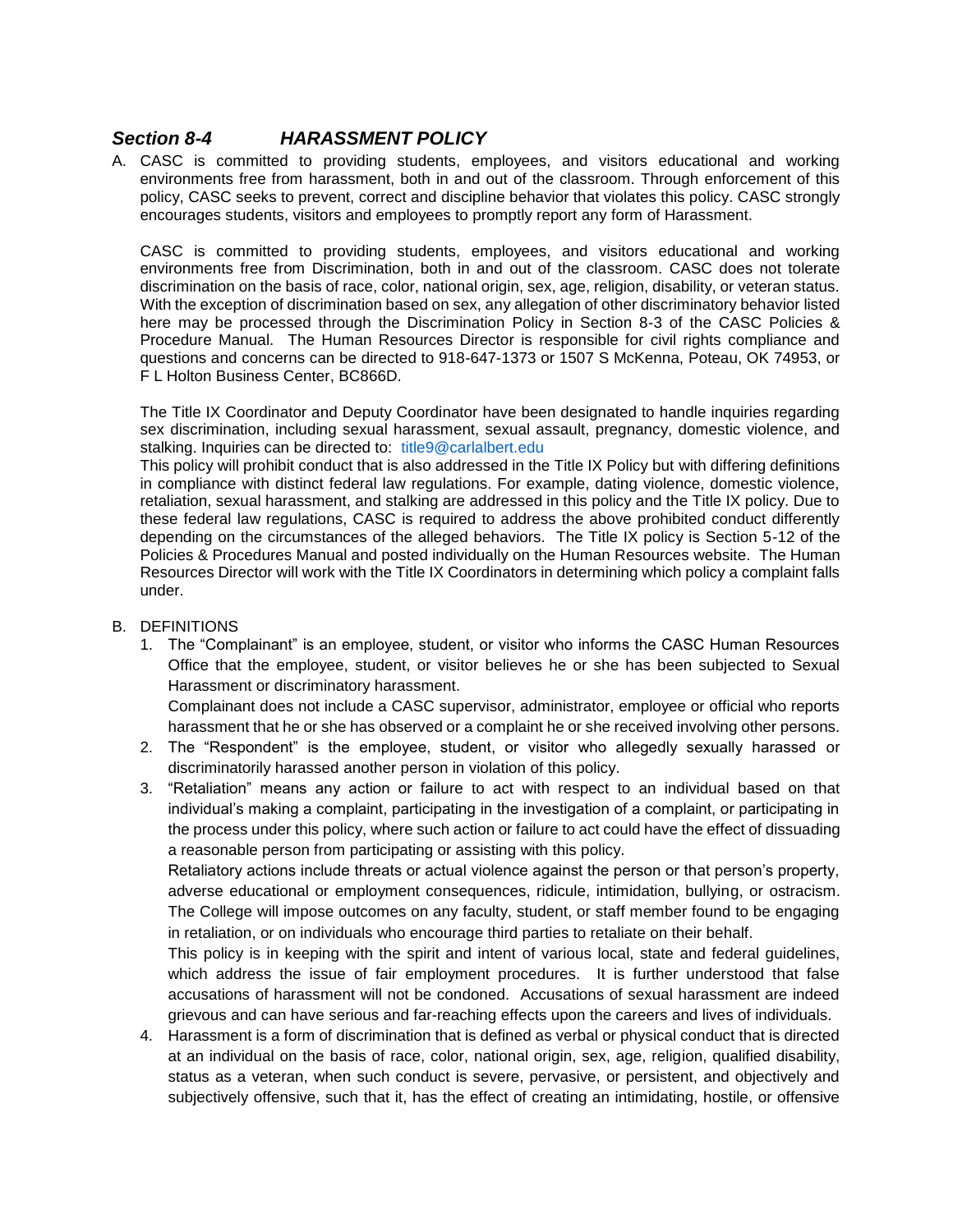environment that limits or denies the ability of an individual to participate in or benefit from educational programs or activities or employment access, benefits or opportunities.

- 5. For purposes of this policy, Sexual Harassment is a form of gender discrimination as outlined by state and/or federal laws, which may consist of unwelcome sexual advances, requests for sexual favors, or other verbal or physical conduct of a sexual nature when;
	- a. Quid Pro Quo: Submission to or rejection of such conduct is made either explicitly or implicitly a term or condition of a person's employment, education, or participation in a CASC program or event; or

Submission to or rejection of such conduct by an individual is used as the basis for decisions affecting an individual's employment or academic standing, or participation in a CASC program or event.

- b. Hostile Environment: Such conduct that is severe, pervasive, or persistent, and objectively offensive, such that it, has the effect of creating an intimidating, hostile, or offensive environment that limits or denies the ability of an individual to participate in or benefit from educational programs or activities or employment access, benefits or opportunities.
- c. No specific intent to sexually harass an individual need be present for Sexual Harassment to occur; however, the verbal or physical conduct of a sexual nature must be unwelcome.
	- (i) Examples of verbal or physical conduct prohibited by this policy include, but are not limited to, the following: Persistent unwelcome flirtation, advances, sexual or romantic attention, and/or propositions of a sexual nature; Repeated insults, humor, jokes, and/or anecdotes that belittle or demean an individual's or a group's gender, sexuality or sex; Gratuitous and unwelcome comments of a sexual nature about an individual's body or clothing or other lewd or sexually suggestive comments; Repeated remarks about sexual activity and/or speculation about sexual experiences; Unwarranted displays of sexually suggestive or sexually explicit objects or pictures, including but not limited to, email, text-messages, websites, videos, downloads, screensavers, greeting cards, articles, books, magazines, catalogs, graffiti, or cartoons; Intentional unnecessary touching, such as patting, pinching, hugging, or repeated brushing against an individual's body; Suggestions that submission to or rejection of sexual advances will affect decisions regarding such matters as an individual's employment, work assignments or status, salary, academic standing, grades, receipt of financial aid, or letters of recommendation; and
	- (ii) The individual who is sexually harassed and the harasser may be female or male and may be of the same sex or of opposite sexes;
	- (iii) The harasser may be the supervisor of the individual who is sexually harassed, a supervisor in another area, a co-worker, a subordinate, a faculty member, a student, or a non-employee;
	- (iv) The Complainant does not have to be the specific person to whom the sexually harassing conduct is directed, but must be a person who was affected by the offensive conduct of the harasser.
	- (v) Conduct may constitute Sexual Harassment in violation of this policy even in the absence of economic injury to, academic injury to, or discharge of the individual who is sexually harassed.
- 6. Sexual Misconduct: Engaging in non-consensual contact of a sexual nature. Sexual misconduct may vary in its severity and consists of a range of behaviors. Acts of sexual misconduct may be committed by any person upon any other person, regardless of the sex, sexual orientation or gender identity of those involved.
	- a. Sexual assault (to include domestic and dating violence and stalking). Verbal or physical conduct may violate this policy regardless of the level of authority and gender of the individuals involved.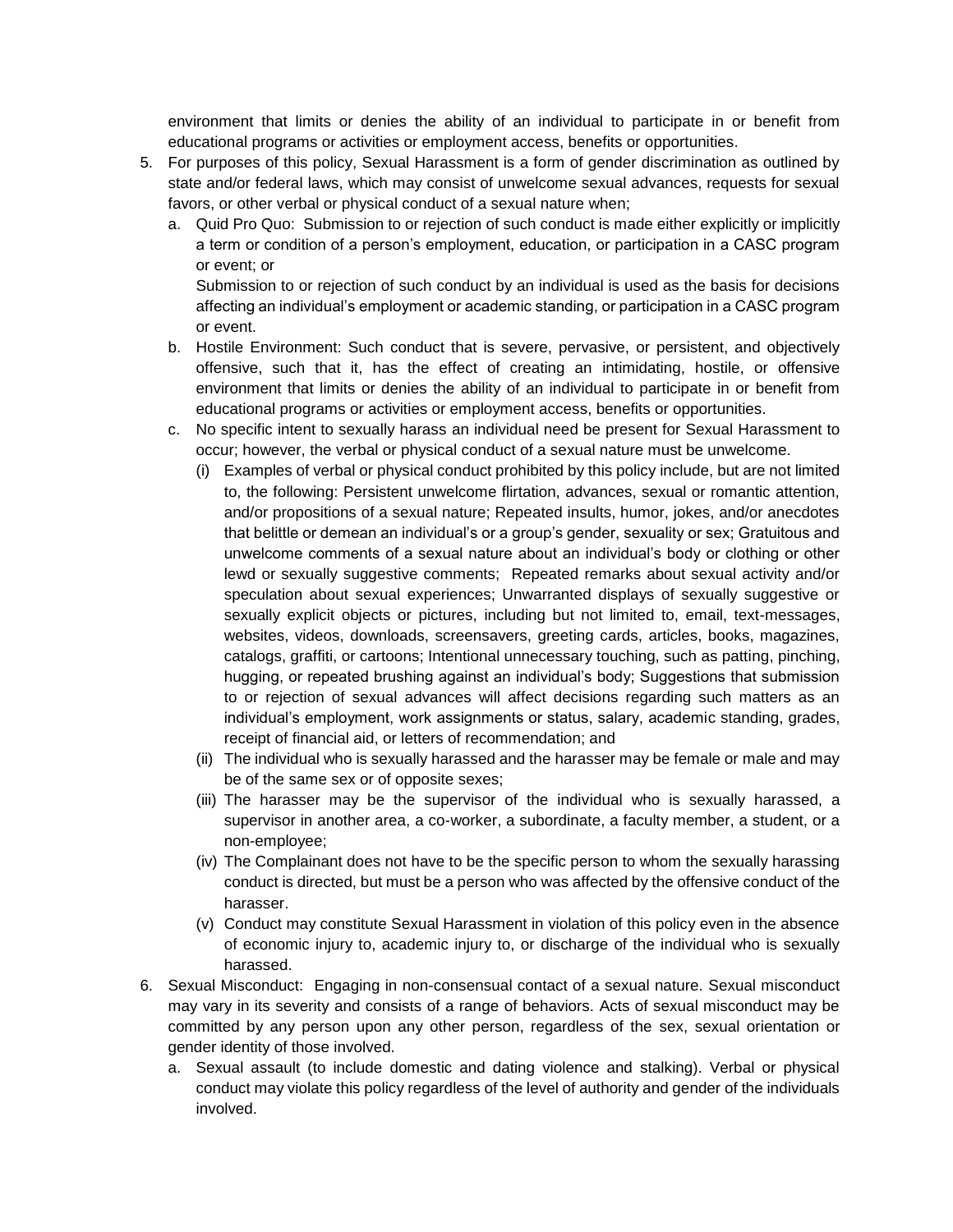- (i) Incidents involving sexual assault of CASC students, staff, and faculty are also addressed under the Title IX Policy (Sec 5-12 & Student Handbook).
- b. Non-Consensual Sexual Contact: Unwelcome sexual touching of intimate parts (such as genitalia, groin, breast, buttocks, mouth, or clothing covering the same); touching an unwilling person with one's own intimate parts; or forcing an unwilling person to touch another's intimate parts.
- c. Non-Consensual Sexual Intercourse: Non- consensual sexual intercourse with another individual without their effective consent or by force, which could include, penetrating any bodily opening with an object or body part. Sexual intercourse includes vaginal or anal penetration by a penis, tongue, finger or object, or oral copulation (mouth to genital contact) no matter how slight the penetration or contact.
- d. Sexual Exploitation: Sexual exploitation occurs when an individual takes non-consensual or abusive sexual advantage of another for one's own advantage or benefit, or to benefit or advantage anyone other than the one being exploited.
- e. Sexual Exposure: Engaging in indecent exposure, sexual acts in a public place, or voyeurism.
- C. INITIATING A COMPLAINT:
	- 1. Employees, students, or visitors who believe they (or someone they have witnessed), have been subjected to Harassment in violation of this policy should report the incident to the CASC Human Resources Office using the Campus Concern/Grievance Form. The Campus Concern/Grievance Form includes the Complainant's name and contact information, identify the complained-of individual, and describe the complained-of conduct, including but not limited to dates, times, places, and witnesses, if any, along with the Complainant's preferred outcome for resolving the matter.
	- 2. The complaint should be turned into the CASC Human Resources Office no later than one hundred eighty (180) calendar days after the last complained-of incident, unless the harassment falls within the definition of Sexual Harassment in the Title IX Policy, which holds no time limits.
	- 3. Any CASC supervisor, administrator, or employee who receives a complaint or otherwise becomes aware of conduct he or she believes to be Harassment in violation of this policy must notify the Human Resources Office as soon as possible, but no later than ten (10) Working Days after the supervisor, administrator, or employee learns of the conduct.
	- 4. The CASC supervisor, administrator, or official must also inform the individual making the Harassment complaint of this policy and refer them to the Human Resources Office.
	- 5. Upon notice of a report of harassment or retaliation, the Human Resources Director will assess whether a complaint will proceed through this policy. Reasons to forego a formal investigation process may include, but not limited to:
		- a. Anonymous correspondence;
		- b. A complaint is speculative, conclusory, incoherent, or fails to describe in enough detail to infer harassment based on a protected class;
		- c. The conduct described in this complaint is not covered by this policy;
		- d. The facts alleged in the report do not rise to the level of a policy violation;
		- e. An appropriate resolution or remedy has already been achieved, or has been offered and rejected;
		- f. The College has no authority over the Respondent;
		- g. The allegation was not filed timely within 180 calendar days of the date of the alleged harassment;
		- h. The complaint was withdrawn.

If an assessment determines the College will not proceed with a resolution and investigation, the Complainant will be notified in writing. If the Human Resources Director determines there is no further action, then the decision is non-appealable.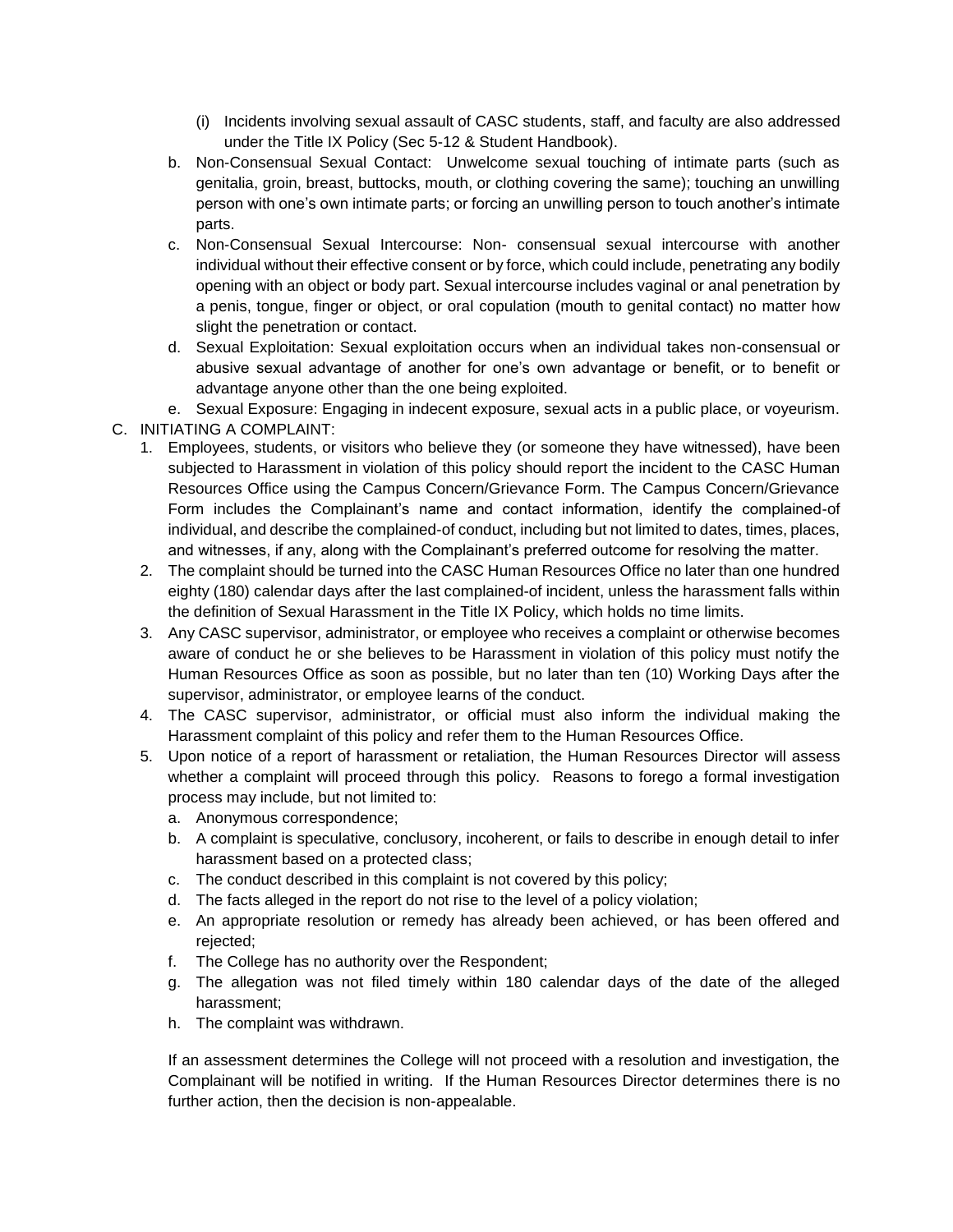- D. COMPLAINT RESOLUTION: The Human Resources Department will determine, whether a complaint of Sexual Harassment will be resolved by formal or informal means.
	- 1. INFORMAL RESOLUTION:
		- a. An informal resolution can include three different approaches:
			- (i) When the parties agree to resolve the matter through an alternate resolution mechanism (i.e. negotiated resolution or administrative resolution); or
			- (ii) When the Respondent accepts responsibility for violating policy, and desires to accept a sanction and end the resolution process; or
			- (iii) When the Human Resources Director or a Title IX Coordinator can resolve the matter informally by providing supportive measures to remedy the situation.
		- b. The informal resolution process is appropriate where the complained-of conduct is not sufficiently serious or repetitive to rise to the level of unlawful Sexual Harassment. No formal investigation is conducted. Neither the Complainant nor the Respondent may have an attorney or representative present during the informal resolution process. The Complainant and/or Respondent is responsible for presenting their own case.
		- c. The Human Resources Office shall attempt to resolve the Harassment complaint using the informal resolution process, within 30 days or a reasonable time after the complaint has been submitted. When needed, the Human Resources Office shall conduct an investigation and attempt to resolve the matter informally.
		- d. At any time during the Informal Resolution process, the Human Resources Office or the Complainant or the Respondent may request a formal resolution process.
	- 2. FORMAL RESOLUTION: The formal resolution is appropriate where the complainant alleges a serious or repetitive violation of this policy, or where no resolution is reached through the informal resolution process. Neither the Complainant nor the Respondent may have an attorney or representative present during the formal resolution process. The Complainant and/or Respondent is responsible for presenting his/her own case.
		- a. Initiating the Formal Resolution Process: The Complainant must have previously submitted to the Human Resources Office a signed written statement (Campus Concern/Grievance Form)
		- b. A good faith effort will be made to complete the Formal Resolution Process shall be completed within sixty (60) business days or reasonable time from the date of the Complainant's signed written statement is received. Additional time may be required based on unusual circumstances, including but not limited to the unavailability of the Complainant, Respondent, information or witnesses.
		- c. The President shall appoint an investigator(s) to examine all written complaints of Harassment against employees, students, and visitors. The investigator(s) may or may not be CASC employees, but should include someone trained in Title IX.
		- d. In the course of the investigation, a copy of the written complaint will be given to the Respondent. The Respondent shall have ten (10) Working Days in which to submit a signed, written response to the complaint.
		- e. The investigator(s) interviews separately the Complainant and the Respondent as soon as reasonably possible after receipt of the written complaint and written response, if any.
		- f. The Respondent will not take any action against the Complainant or any witnesses or other persons, in retaliation for their initiation of or participation in the complaint process. Retaliation is a separate violation of this policy and may result in discipline even where the original complaint of Harassment is unfounded.
		- g. The investigator(s) may interview any other persons considered to have information relevant to the complaint.
		- h. The investigator(s) may receive, gather, and review any documents and physical evidence related to the complaint.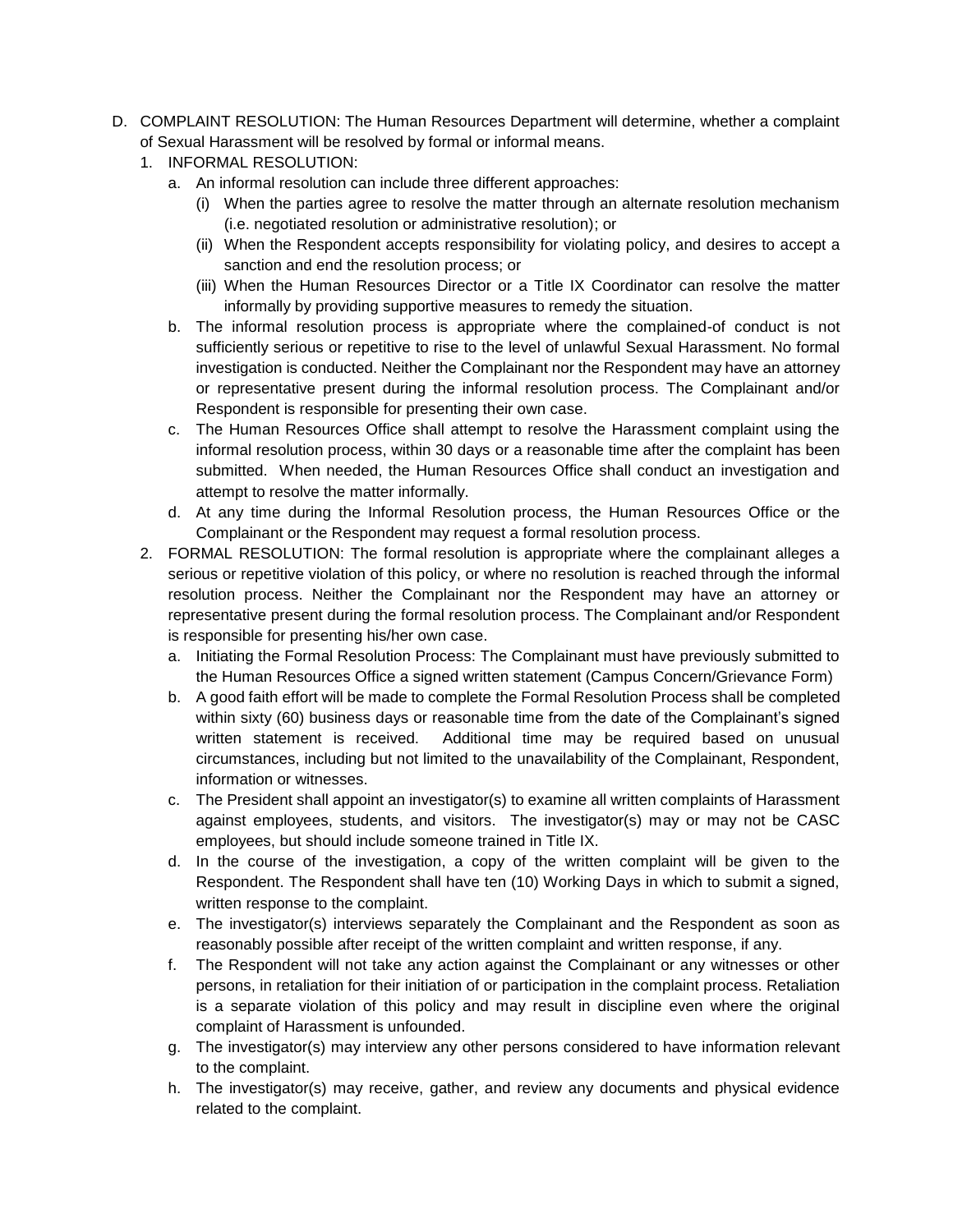- i. Where necessary, the investigator(s) may recommend to the Vice President for Academic Affairs temporary adjustments to the Complainant's class schedule, if a student, or to the Human Resources Director for work environment adjustments if an employee, pending conclusion of the investigation.
- j. Recordings: Meetings may be audio recorded by the investigator. The investigator will inform participants prior to beginning any recording. All recordings are the property of the College. Others will not be permitted to make a recording of any type.
- k. The investigation of complaints against visitors may differ from the investigation described herein based on the circumstances.
- 3. Investigator(s) Report and Recommendations: Within 10 days after completing the investigation, the investigator prepares a written report and provides Complainant and Respondent, by hand delivery or other traceable means of delivery, a copy of the written report.
	- a. The President shall appoint a three-person committee to review the Report and Recommendations. Committee members will be appointed on a case-by-case basis.
	- b. The Complainant and Respondent shall have ten (10) working days to submit a "written reply" regarding the investigation report to the Human Resources Office. The Human Resources Office shall provide the Committee with a copy of the Complainants and Respondent's "written reply," if any.
	- c. Within twenty (20) days after receiving the written investigation report, the Committee shall review the written report, and review the Complainants and Respondent's "written reply" to the investigation report, if any.
- 4. The committee shall make one of the following determinations:
	- a. Return the written investigation report to the investigator(s) for additional investigation.
	- b. Dismiss the complaint on finding that the complained-of conduct did not occur or that the complained-of conduct did not violate this policy and notify the Complainant and Respondent of the determination.
	- c. Determine that it is more likely than not that a violation of this Harassment or Retaliation policy did occur.
- 5. If it is determined that this policy was violated, the committee will recommend appropriate discipline action against the Respondent including but not limited to expulsion or termination.
- E. APPEALS: The Complainant or the Respondent may appeal the determination, based on substantive and/or procedural grounds, as follows:
	- 1. The appeal must be in writing, directed to the President and must state the grounds for the appeal. The written appeal must be received within ten (10) Working Days of the date of delivery of the written determination.
	- 2. The President shall thoroughly review the matter and issue a written decision within twenty (20) Working Days of the appeal receipt date. The President may accept or reject the committees' investigation report and may accept, modify or reject any discipline imposed. The President's decision on appeal shall be the final institutional decision.
- F. CONFIDENTIALITY: Complaints of Harassment and investigations into Harassment allegations are kept confidential to the extent possible consistent with the need to investigate the complaint and come to a thorough and effective resolution.
- G. RETALIATION PROHIBITED: Any employee, student, or visitor who retaliates in any way against an individual who has initiated or participated in the resolution of a good faith complaint of Harassment is subject to discipline, up to and including termination of employment, suspension, or expulsion from CASC, even if no Harassment is found.